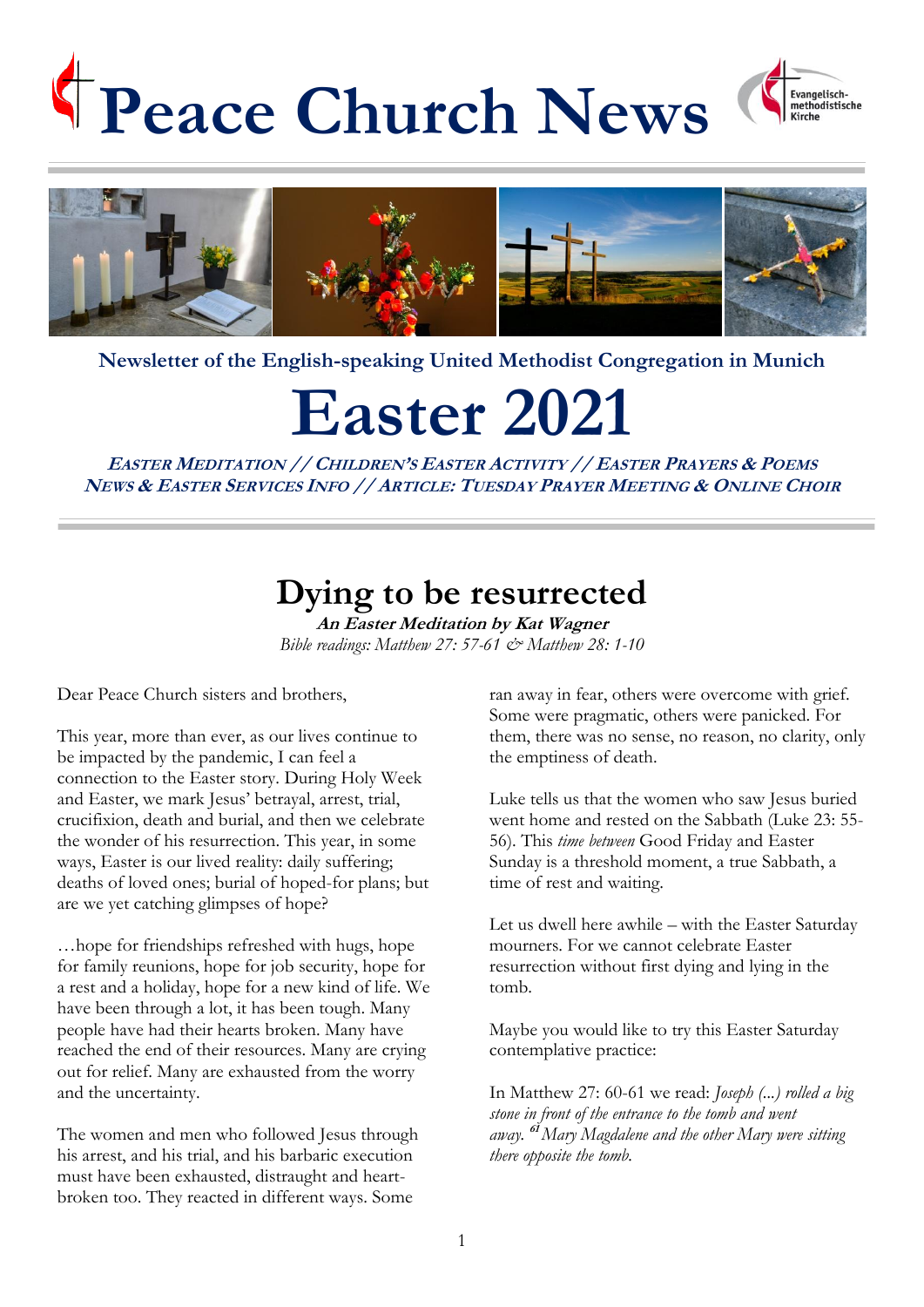Picture yourself, like Mary Magdalene, sitting outside the tomb of the buried Christ:

… watch patiently

… notice the large stone across the entranceway, but do not try to move it.

… in the presence of 'nothing' or even 'death', fill the tragic gap with the pure presence of God.

- … wait without answers.
- … hope without evidence.
- … accept your 'not knowing'.

… hold the space, without resolution or consolation.

Stay in this posture of prayer (on this threshold) until resurrection comes; until your anger, fear or hopelessness is released and you let it die.

During his ministry, Jesus said, "A single grain of wheat must fall to the ground and die, in order for it to yield a plentiful harvest" (John 12: 24).

This is the pattern of life that Jesus taught and demonstrated. We cannot shortcut to a heavenly state. There is a gate that we must pass through (the road is narrow!). But love is stronger than death! Maybe we have to die a thousand small deaths in our daily lives for us to believe this.

One example of this pattern is the water cycle. Think back to your geography lessons, and observe the journey taken by the water. As you read, you may want to imagine how this journey translates into your own life:

A droplet of rain falls (from a cloud), smashes into the ground, sinks, and is absorbed into its new world. It has joined the other fallen raindrops as groundwater, usually unseen and unnoticed, eventually making its way into a river: a channel flowing into something greater – the sea. And on a hot sunny day, that droplet (no longer separable from its companions) evaporates from the surface of the ocean through the air and transforms once again into cloud form.

The rain drop is changed in its nature by Nature itself. Form is *trans*formed. Life is resurrected by Life itself. Resurrection is our universal pattern of life. Resurrection is our gift (we can only receive it) and our hope.

For me, Easter is a sign that death never has the last word. The crucifixion is a sign that God knows and shares our pain and suffering. For me, the

occupied-and-then-empty tomb is a sign that we must die in order to be released from death. The resurrection is a sign that we live forever with God. Jesus' bodily resurrection is a sign that our bodies matter.

Even though our current day-to-day situation may still feel like Easter Saturday, with Christ's body waiting inside the closed tomb, let us be those people who hold onto hope for a new day. For resurrection!

"Weeping may stay for the night, but rejoicing comes in the morning" (Psalm 30: 5b).

Let us anticipate what it will be like to walk out from the darkness of the tomb (and the constraints of Corona restrictions) into a new way of life. How do we want to live? What have we learned 'inside the tomb'? How do we live as Resurrection People?

Now is a time to give thanks for all we have, and to celebrate: Easter is here! The long night of sadness is over. The tomb is empty. Christ has been raised from the dead! Love lives!

Happy Easter!

Kat x



*Image: Bright light floods in with laser precision. At first, we are startled. Dare we let our 'small selves' be exposed and die, to be resurrected and live at one with Love?*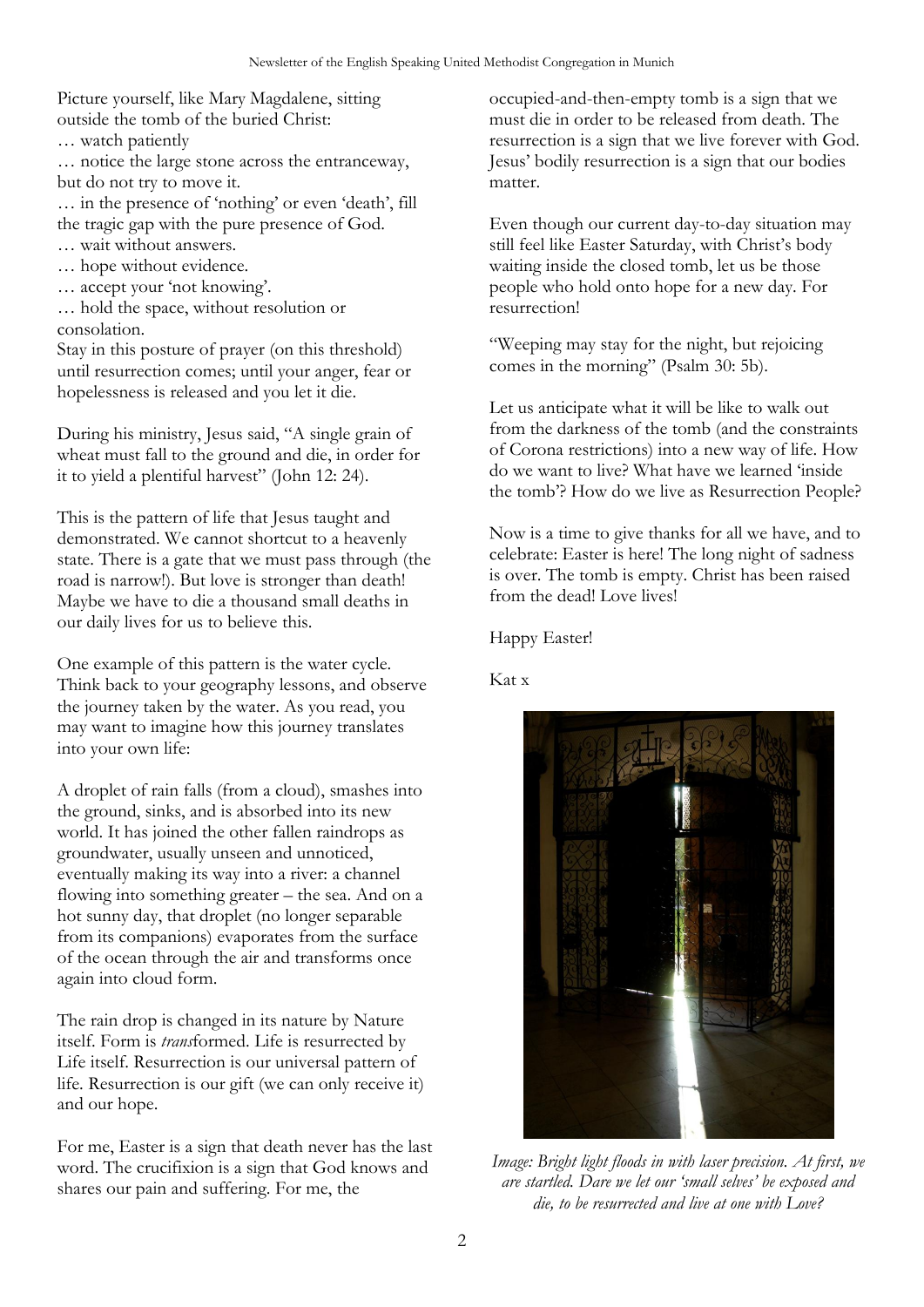## **Easter Prayers and Poems**

#### **Thus it was**

*by Dag Hammarskjöld*

I am being driven forward Into an unknown land. The pass grows steeper, The air colder and sharper. A wind from my unknown goal Stirs the strings Of expectation.

Still the question: Shall I ever get there? There where life resounds, A clear pure note In the silence.

#### **Easter Prayer of Thanksgiving**

Easter God, we bring you our praise and our thanks.

You take the pain of our Good Fridays, the watching of suffering and the waiting for death, and transform our helplessness into fragile beginnings of hope.

You take the bleakness of our Easter Saturdays, the weariness of defeat and desolation, and transform our despair into the will and courage to go on.

You take the grieving of Easter Sunday morning, the fearful approach to the tomb, and transform our bewilderment into the breathless excitement of new life.

And so, with Mary and the disciples, with all who have wept and been comforted, with all who have mourned and found hope, we sing your Easter praises:

Alleluia!



## **Jesus Christ, we greet you!**

Jesus Christ, we greet you! Your hands still have holes in them, your feet are wet from the dew; and with the memory of our names undimmed by three days of death you meet us, risen from the grave.

We fail to understand how; we puzzle at the reason why.

But you have come: not to answer our questions, but to show us your face.

Amen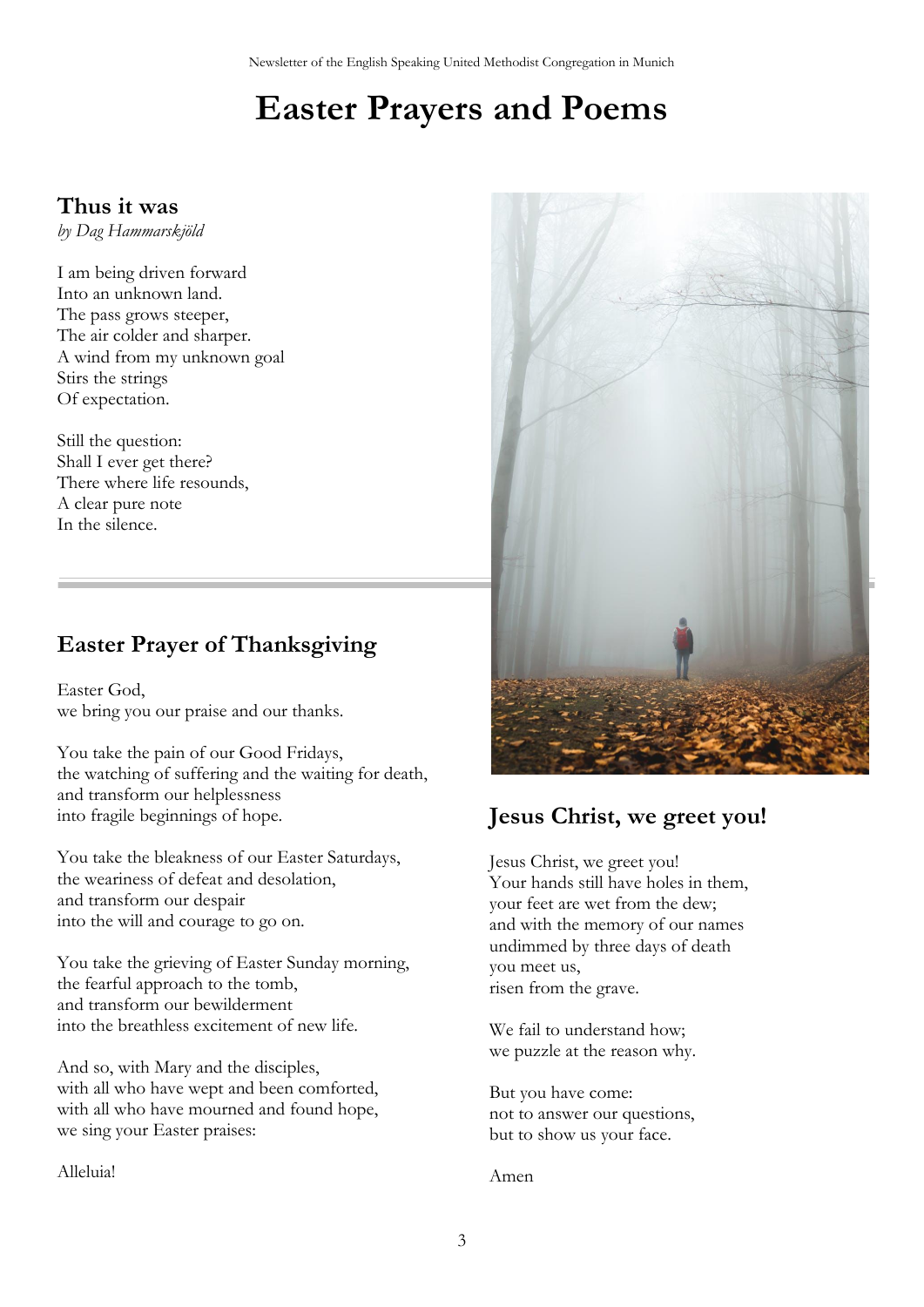

## **Christ is risen; He is risen indeed. Alleluia!**

*from David Coleman*

Risen in quiet and mysterious darkness before the chorus of the dawn. Alleluia, Christ is risen; HE IS RISEN INDEED:

Risen with glory and grace in reserve, and authority beyond measure. Alleluia, Christ is risen; HE IS RISEN INDEED:

Risen to prove that violence is no solution; to offer us peace and life in all its fullness. Alleluia, Christ is risen; HE IS RISEN INDEED.

Risen One, stand among us speak your words of peace release us from our fears heal us from our wounds.

**Forgive our betrayals, our denials of your love, that we may participate in your just living.** Holy dancer, you soar from the grave with cosmic rhythm, wiping earth's tears in the heralding dawn.

**Hold our hands in the dance of justice weave our steps into spirals of freedom.**

#### **The first gold of dawn**

*by Jean Murdoch*

The long day stretched into night and time crept forward towards the new day.

With the first gold of dawn came a resurrection, a new hope that grew with the rising sun, and went out into the waiting world.

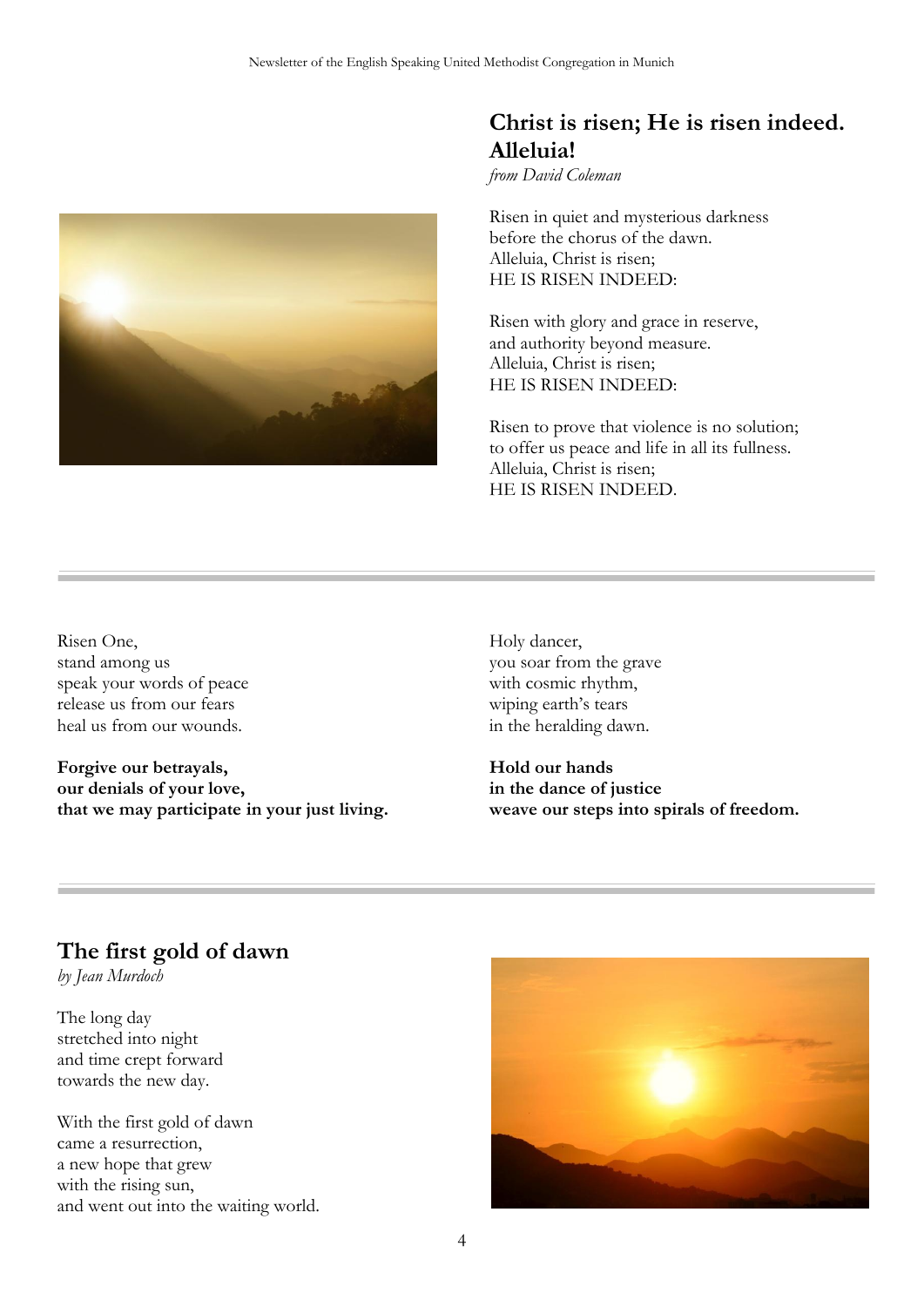## **i thank You God for most this amazing**

*by e.e.cummings*

i thank You God for most this amazing day:for the leaping greenly spirits of trees and a blue true dream of sky;and for everything which is natural which is infinite which is yes

(i who have died am alive again today, and this is the sun's birthday;this is the birth day of life and of love and wings:and of the gay great happening illimitably earth)

how should tasting touching hearing seeing breathing any—lifted from the no of all nothing—human merely being doubt unimaginable You?

(now the ears of my ears awake and now the eyes of my eyes are opened)



RESTORE AND HEAL ALL THAT IS WOUNDED

BE PRESENT IN THE STILLNESS OF THE WAITING

ROLL BACK THE STONE OF PREJUDICE AND FEAR

RELEASE THE SIGNS OF SPRING.



#### **Risen Empowerment**

*by Diarmuid Ó Murchú* (Stanzas 1, 2 & 5)

What happened to Jesus on the first Easter Day Is a myst'ry beyond comprehension. The lure of another dimension. A boundary-breaker we cannot contain, A creative disruption we cannot explain. The heart that is silent, mid echoes endure Must live with a mystery both subtle and pure. Empowering a new transformation.

What happened the women on the first Easter Day Breaks open a daring horizon, Inviting all hearts to discern. Mid the grieving and trauma of loss, The horror to stand at the foot of a Cross. A body we think was buried in haste, And a tomb that was empty but restless in taste. Empowering a strange group of women.

What happened to those on the first Day of Easter, The faithful disciples by Magdalene led? A subverted truth the patriarchs dread. Beyond all the theories that time has construed, Beyond the oppression we have too long endured. The first ones commissioned for Easter proclaim A woman-led mission we've brutally maimed. But we can't keep subverting empowerment.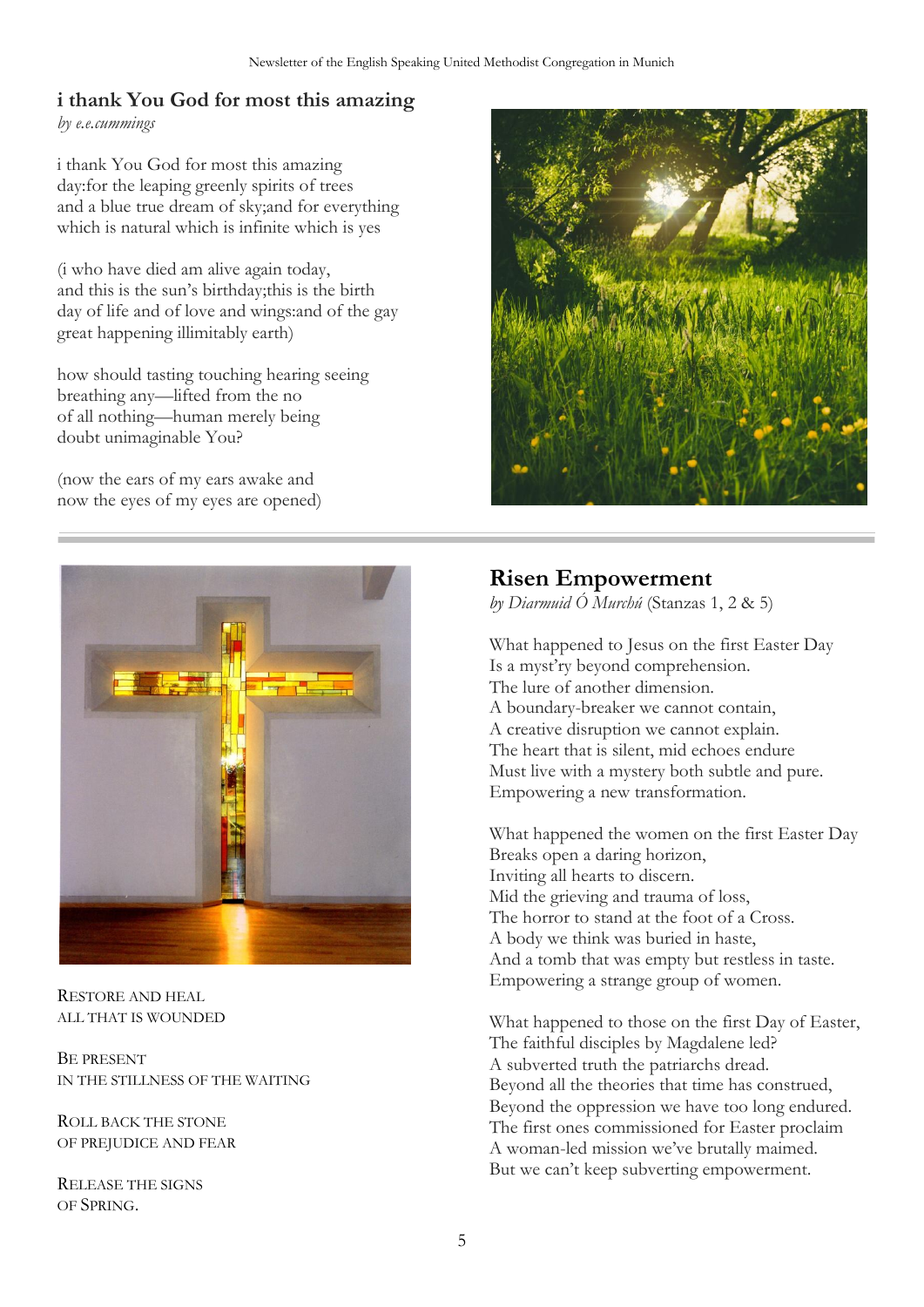## **Easter Activities for Children and Families**

**from Pastor Christine Erb-Kanzleiter**

## **Story Time**

Invite your children to sit with you round a table or somewhere in the living room.

Read the following story from Desmond Tutu's Children's Bible with them. If your kids can read, they maybe want to share in the reading.



#### **God raises Jesus from the dead**

Two days after Jesus died, Mary and several other women went to the tomb where he had been buried. They were shocked to see that the stone that had covered the opening had been rolled away. They looked inside. Jesus' body was gone!

Two angels in dazzling clothes said: "Why are you looking for Jesus here? Jesus is alive! Go and tell the others."

The women rushed to tell the disciples. At first, no one believed them.

A little while later, the disciples gathered to talk about what had happened. Suddenly, Jesus stood right in front of them.

"Peace be with you," Jesus said.

The disciples were so frightened they clutched each other and trembled. But Jesus said: "Don't be afraid, it's me. Look at my hands and my feet. Touch me."

But they still could not believe that Jesus was alive.

"Give me a piece of fish," Jesus said. He took the fish and ate it. And his friends were convinced.

Jesus really was alive and back with them again. They were so happy, they laughed and clapped their hands in joy.

Let your children clap their hands.

Ask the children what they liked most in the story.

Let them ask their questions.

Try to give answers, but let the children learn that not every question must find an answer.

Let them discover that there is a mystery in so many things, and especially in the Christian Easter story.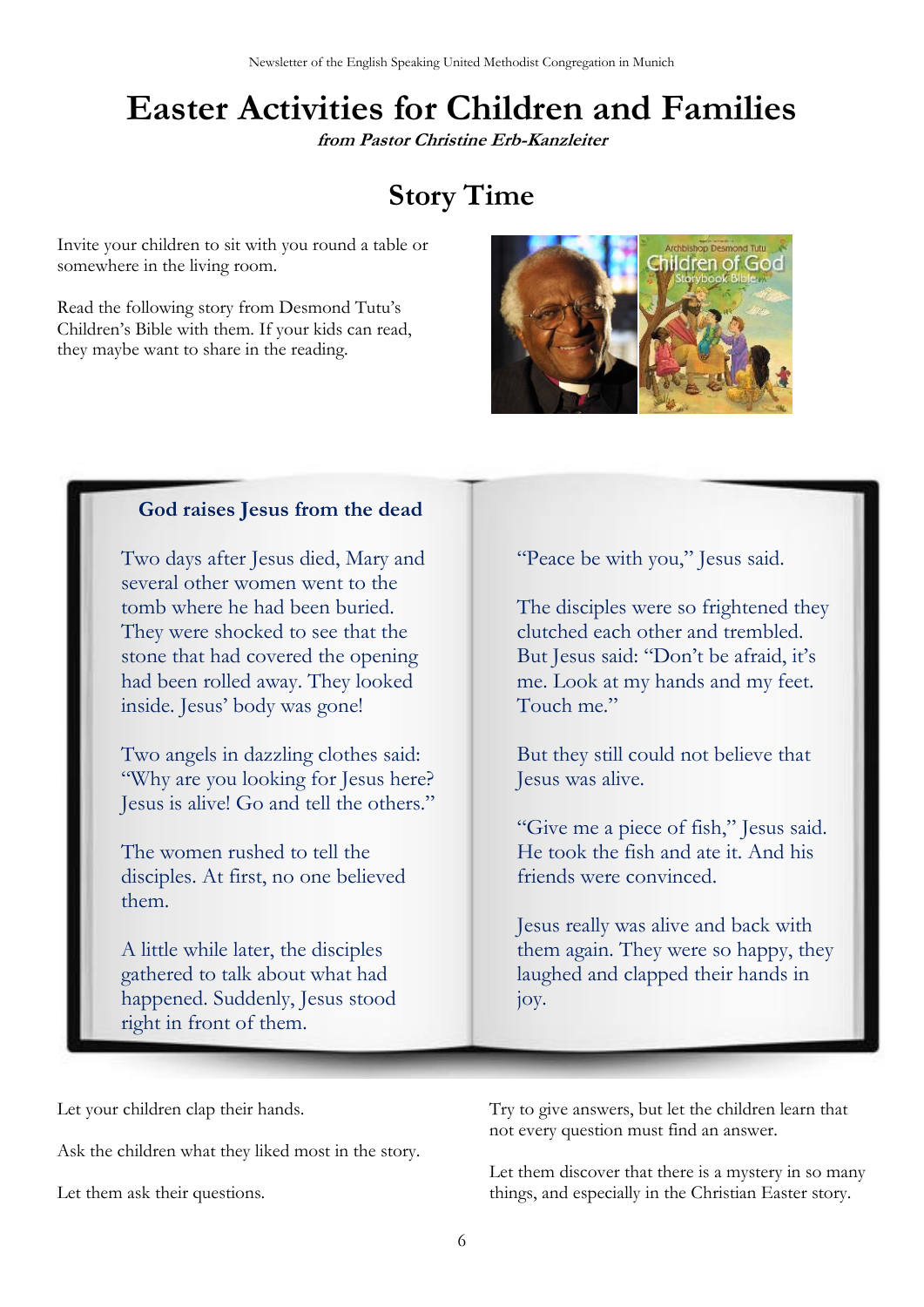## **Activity: Easter Gardens**

The transformation of the deep sadness after Jesus' death into the joy of the Easter Day is often symbolised by the creation of an Easter garden.

Nobody really understands what happened on Easter morning. Nobody can tell exactly how the resurrection came about. Nobody knows how it worked that people could see Jesus, that they knew he was alive and still with them.

And because people did not understand fully, they needed other ways to express "life". A garden is a great symbol to express life, hope and a new beginning. A garden expresses joy with all its colours and its beauty.



Invite the children to make a little Easter garden. If you can, take them out for a walk and collect things which you can use for the Easter Garden.

You will need: plates, stones, a little piece of white cloth, grass, maybe moss, angels, women, crosses, little flowerpots, tiny spring flowers such as snowbells, primroses, crocuses.

If you can't go outside or don't find enough things in nature you can use paper plates and photos, paper and cardboard and make a collage of a garden. Or you take crayons and coloured pencils and let the children make a painting of a beautiful garden.



If you like, use the prayer Desmond Tutu adds to the story:

Dear God, help me to see that Jesus lives.

## **Peace Church News**



#### **Easter Services**

This Easter we plan to hold the following in-person services:

**Good Friday (2 April) 12 noon** Stations of the Cross

**Easter Sunday (4 April) 12 noon** All-age Easter Worship with Communion

**Easter Sunday (4 April) 6pm** Evening Prayer